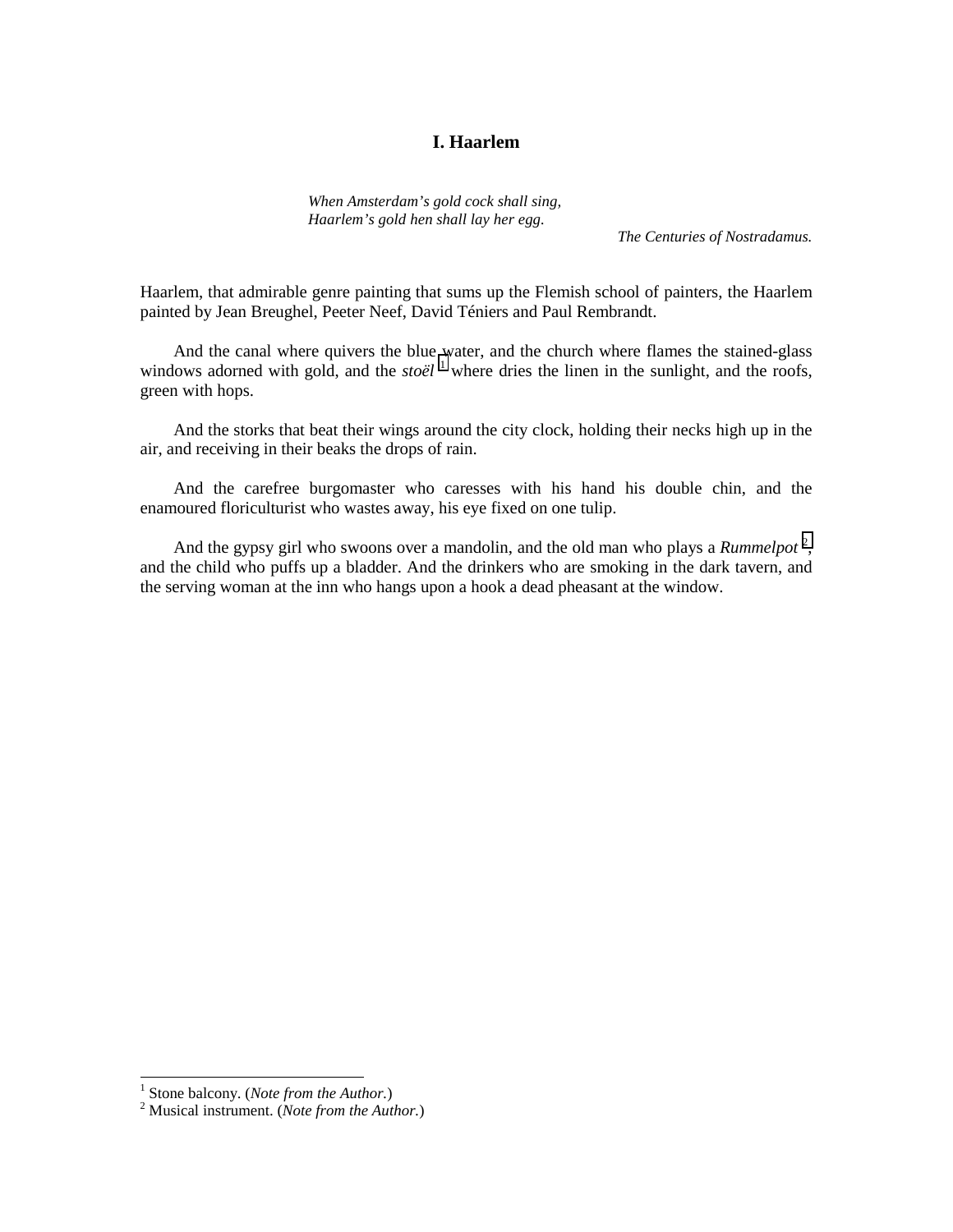## **II. The Mason**

*The head mason: "Look at these bastions, these buttresses; one would think them built for eternity."*

Schiller, *William Tell*.

The mason Abraham Knupfer sings, the trowel in his hand, inside the scaffolding up there with the winds, so far up that, reading the Gothic verses chiseled on the great bell in the steeple, he stands with his feet level with the highest point both of the church with its thirty flying buttresses, and of the town itself with its thirty churches.

He beholds the tarascos of stone spewing the water from off the slates of the main roof down into the kaleidescopic abyss formed by the galleries, the windows, the pendentives, the bellturrets, the roofs and the timber frameworks, that abyss against which the grey dot of the tercel hawk makes a spot as it glides on its notched and immobile wings.

He beholds the fortifications that stand out extended in a gigantic star-shape, the citadel that carries its head high like a hen in a mass of vegetation, the courtyards in the palaces where the sunlight parches the fountains, and the cloisters in the monasteries where the shadows revolve around the columns.

The imperial troops have been lodged in the city's outskirts. Behold the horseman down there who is beating a drum. Abraham Knupfer discerns his hat with three corners, his ornamental shoulder-knots of red linen, his cockade adorned with gold braid, and his ponytail tied with a ribbon.

What he further beholds are the mercenaries who, within the park plumed with gigantic green boughs, upon large emerald lawns riddle with shots from their arquebuses a bird made of wood fastened to the head of a maypole.

And in the evening when the well-proportioned nave in the cathedral falls asleep, lying with its great arms crossed, he perceives on the horizon, as he descends the ladder, a village set on fire by the men of war, a village that flared up like a comet against the dark blue of the heavens.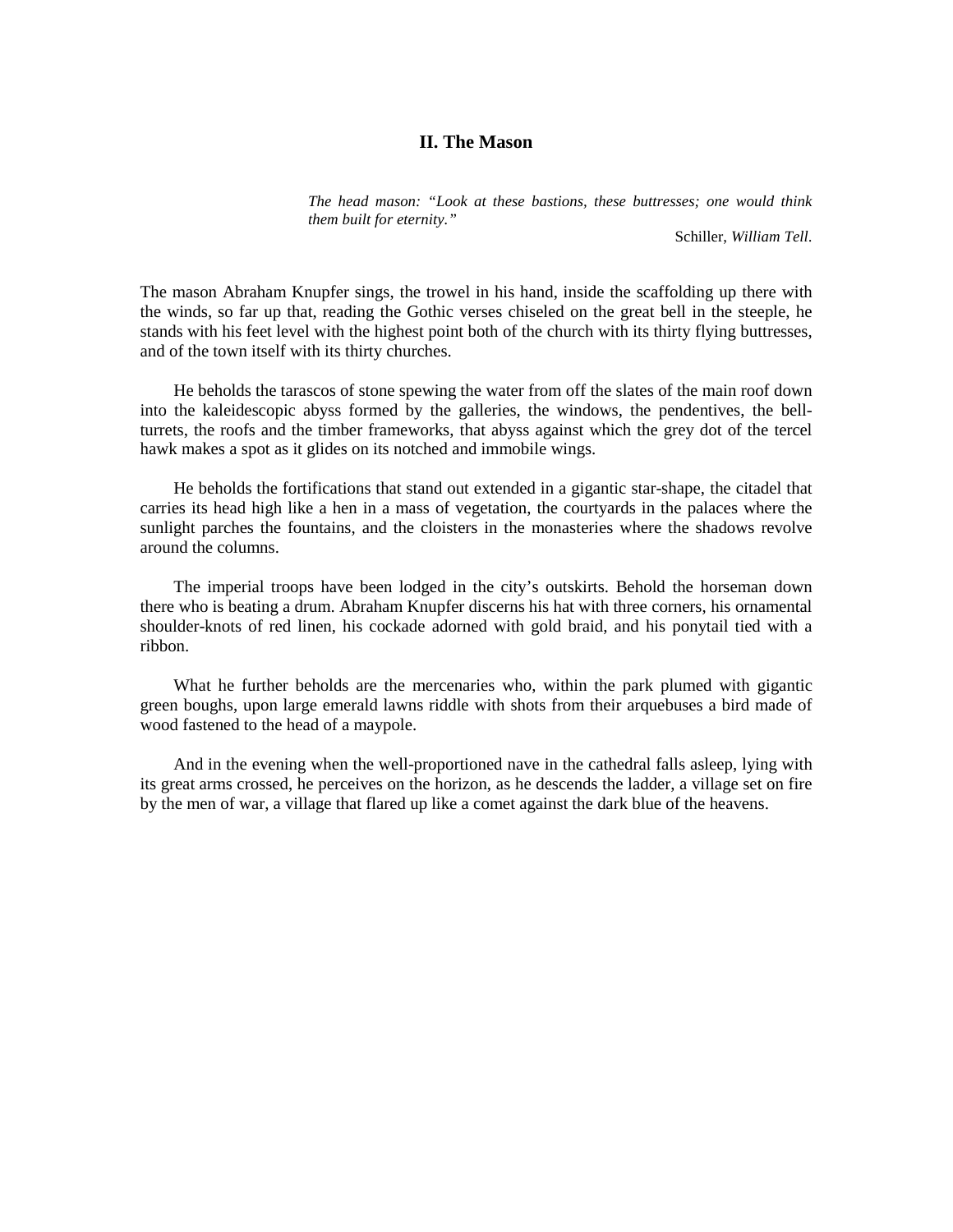## **III. The Scholar from Leyden**

*One would not know how to take too many precautions nowadays, above all since the counterfeiters have established themselves in this country. The Siege of Berg-Op-Zoom.*

He sits himself down in his armchair upholstered in velvet from Utrecht, Messire Blasius, his chin ensconced in his ruff made from some fine lace, like a wild fowl that a chef serves up roasted on a platter of Delftware.

He sits himself down before his bank so that he can count out on that table the change for a demi-florin; as for me, poor scholar from Leyden with both cap and breeches threadbare, I stand on one leg like a crane perched on a post.

There is the set of scales for weighing coins that comes out of its lacquer box adorned with curious Chinese characters, like the spider that, folding up its long legs, takes refuge inside the cup of a tulip with a thousand colors.

Would not a person think, at seeing the elongated countenance of this money-changer, his thin trembling fingers disconnecting the pieces of gold one from the other, that he was a thief caught in the act and constrained, a pistol at his throat, to render unto God that which he has earned with the assistance of the Devil?

My florin that you weigh with mistrust, examining it with a jeweler's eyepiece, is less ambiguous and squint-eyed than your little dull eye that frets and fumes like a little lamp not quite extinguished.

The set of scales is returned into its lacquer box with its glittering Chinese characters, Messire Blasius has half arisen out of his armchair upholstered in velvet from Utrecht, and as for me, bowing down to the floor, I take my leave, moving backwards, the poor scholar from Leyden with both cap and breeches threadbare.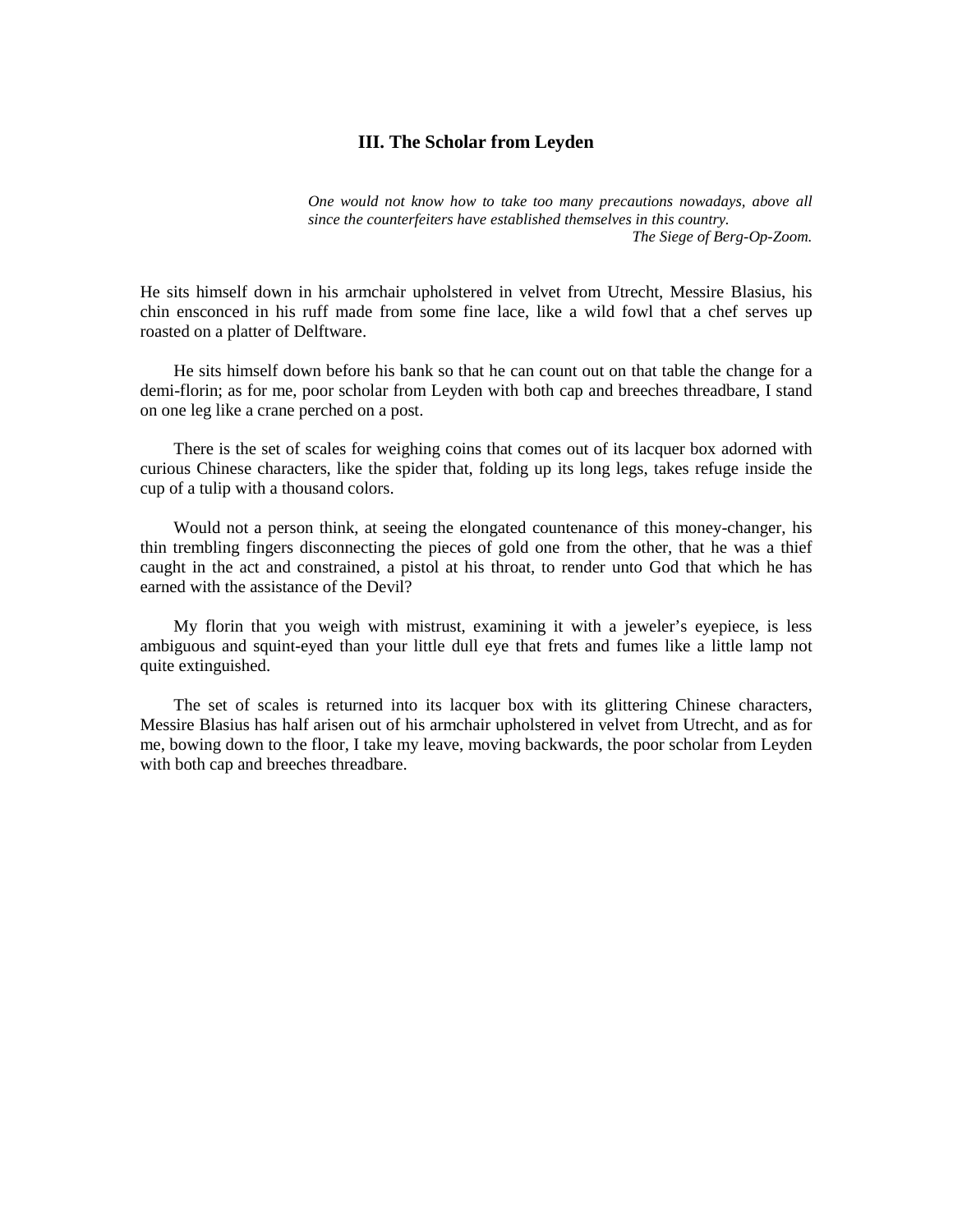## **IV. The Pointed Beard**

*If one has not his head erect, The hair in his beard nicely curled And his mustachios neatly twirled, That one by ladies is despised.*

The Poetical Works of d'Assoucy.

On this occasion a festival was happening at the synagogue, tenebrously starred with silver lamps, and the rabbis in robes and with spectacles were kissing their Talmuds, were murmuring, were speaking in quiet nasal tones, were spitting or blowing their noses, some of them seated, and others not.

And behold in what manner, all at once, among so many beards whether round, oval or square that float or curl in the air, that breathe forth amber and balsam, a beard shaped into a point made itself noticed.

A savant by name of Elébotham, his head covered with a flannel cap that sparkled with little gems, stood up and said: "Sacrilege! there is a pointed beard here!"

"A Lutheran beard!" "A short mantle!" "Kill the Philistine." And the throng stamped their feet in a rage as they sat on their benches in an uproar, all the while that the high priest shouted: "Samson, give me that donkey's jawbone of yours!"

But the cavalier Melchior had unfurled a parchment authenticated with the armorial emblems of the Holy Roman Empire: "A warrant," he read, "to arrest the butcher Isaac van Heck, and to hang him as a murderer, him, the swine of Israel, between two swine of Flanders."

Thirty halberdiers emerged with heavy and clanking tread from the darkness in the corridor. "Wrack and ruin on your halberds!" the butcher Isaac jeered at them. And he hurled himself out through the nearest window into the Rhine.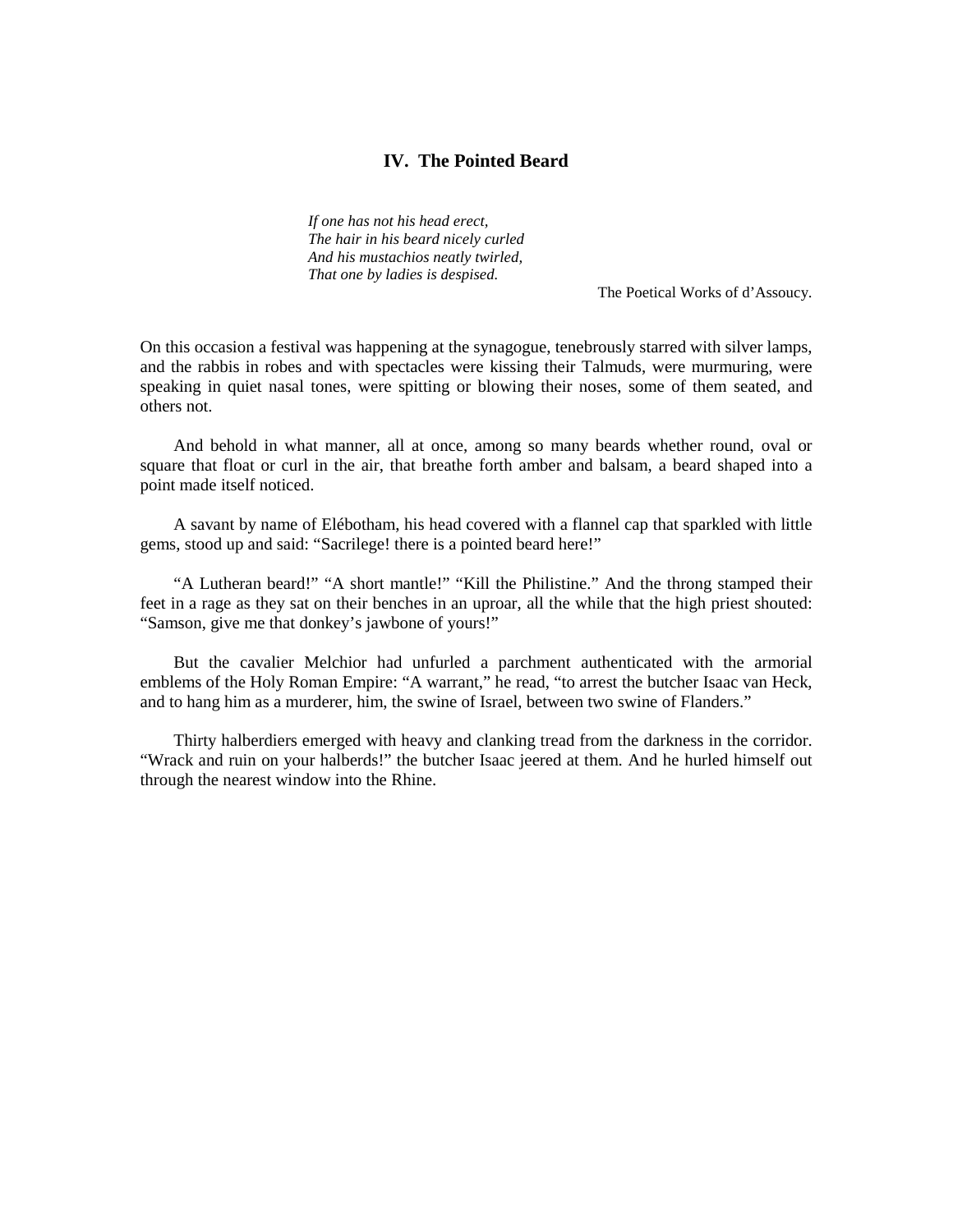## **V. The Tulip Merchant**

*The tulip is among flowers that which the peacock is among birds. The one has no perfume, the other has no voice: the one prides itself on its petals, the other on its tail.*

*The Garden of Rare and Curious Flowers.*

No sound but the handling of the sheets of vellum under the fingers of the doctor Huylten, who did not remove his eyes from his Bible, strewn with Gothic illuminations, except to admire the gold and the purple of two fish captive inside the watery womb of a glass jar.

The clappers of the bell for the front door tolled: A merchant floriculturist who, his arms loaded with several pots of tulips, excused himself at having interrupted the reading of such a scholarly personage.

"My lord," he said, "here is the treasure of treasures, the marvel of marvels, a bulb such as does not ever blossom except once every hundred years in the harem of the Emperors at Constantinople!"

"A tulip!" cried out the old man provoked to anger, "a tulip, that emblem of pride and of sensual vice that brought forth in the ill-starred town of Wittemberg the detestable heresy of Luther and of Melanchton!"

Master Huylten fastened the clasp on his Bible, arranged his spectacles inside their case and opened the curtain at the window, which allowed a passionflower to be viewed in the sunlight, its crown of thorns, its sponge, its nails and the five wounds of Our Lord.

The tulip merchant nodded his head respectfully and in silence, disconcerted by the inquisitorial gaze from the Duke of Alba, whose portrait, a masterpiece by Holbein, had been hung on the high wall.